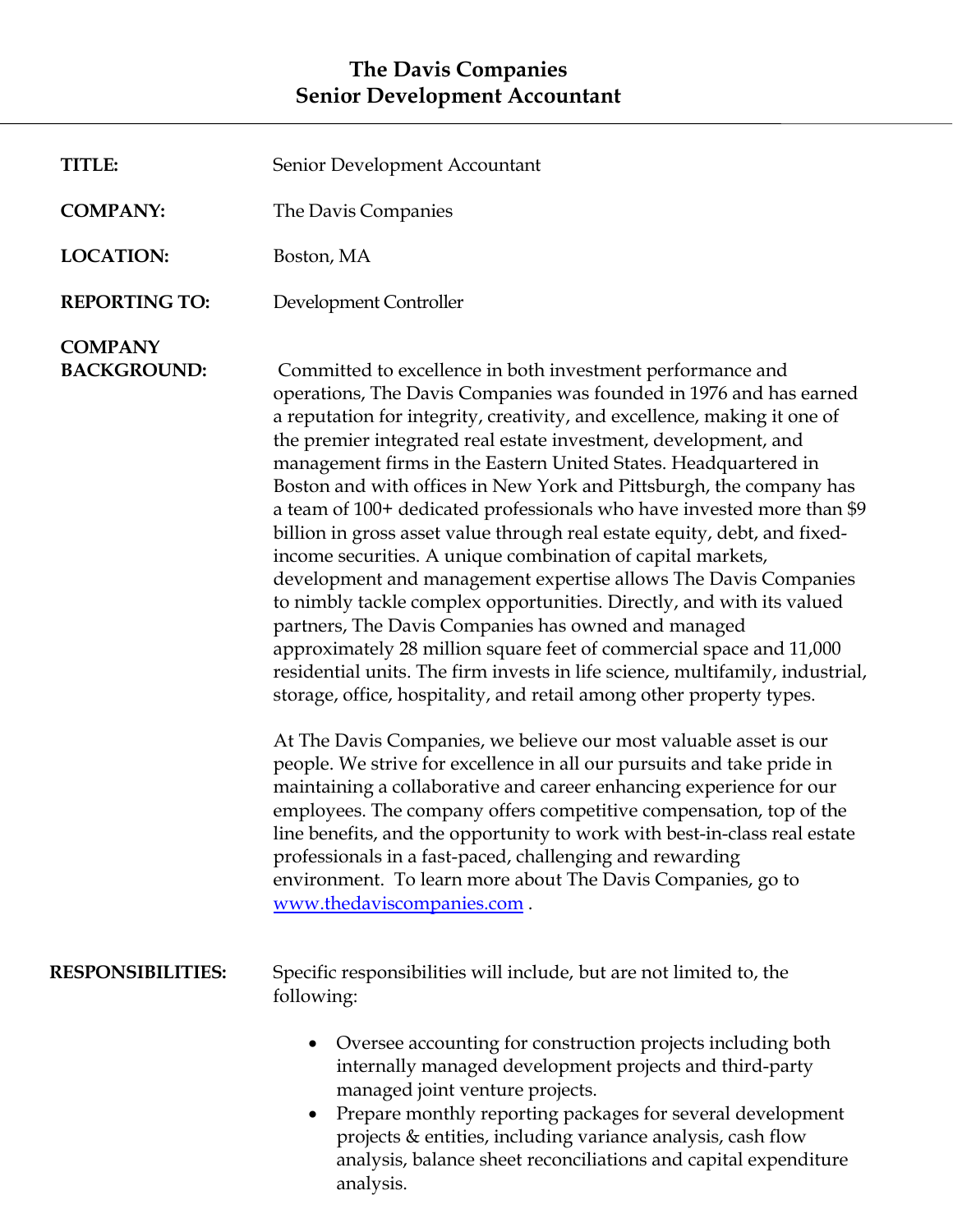- Cash management for development properties including wire transfers, funding requisitions, bank reconciliations and accounts payable process
- Prepare construction loan draw packages for all internal development projects and review funding requisitions from third-party managed projects.
- Prepare detailed year-end financial reconciliations, analyses and working papers for internally and externally managed properties for year-end tax and audit preparation.
- Review, analyze and record adjustments and accruals to general ledger.
- Assist in maintaining construction budgets and reforecasts with Project Managers.
- Attend weekly/monthly Development Department meetings to provide status updates on capital calls and loan draws.
- Work closely with the Development Controller on newly acquired development assets to prepare closing entries.

## **QUALIFICATIONS:**

- Bachelor's degree in accounting or related.
- 5+ years of development accounting and commercial real estate accounting experience.
- Highly analytical; ability to problem solve independently and manage time and resources effectively.
- Excellent communication, presentation, and interpersonal skills.
- Well organized, accurate, thorough, and able to consistently meet deadlines with high quality work product.
- Ability to professionally interact with onsite staff, senior management, and third-party clients.
- Understanding of development projects in relation to financial accounting, funding sources, budgeting, and forecasting.
- High proficiency in Excel and Word
- Yardi experience preferred.